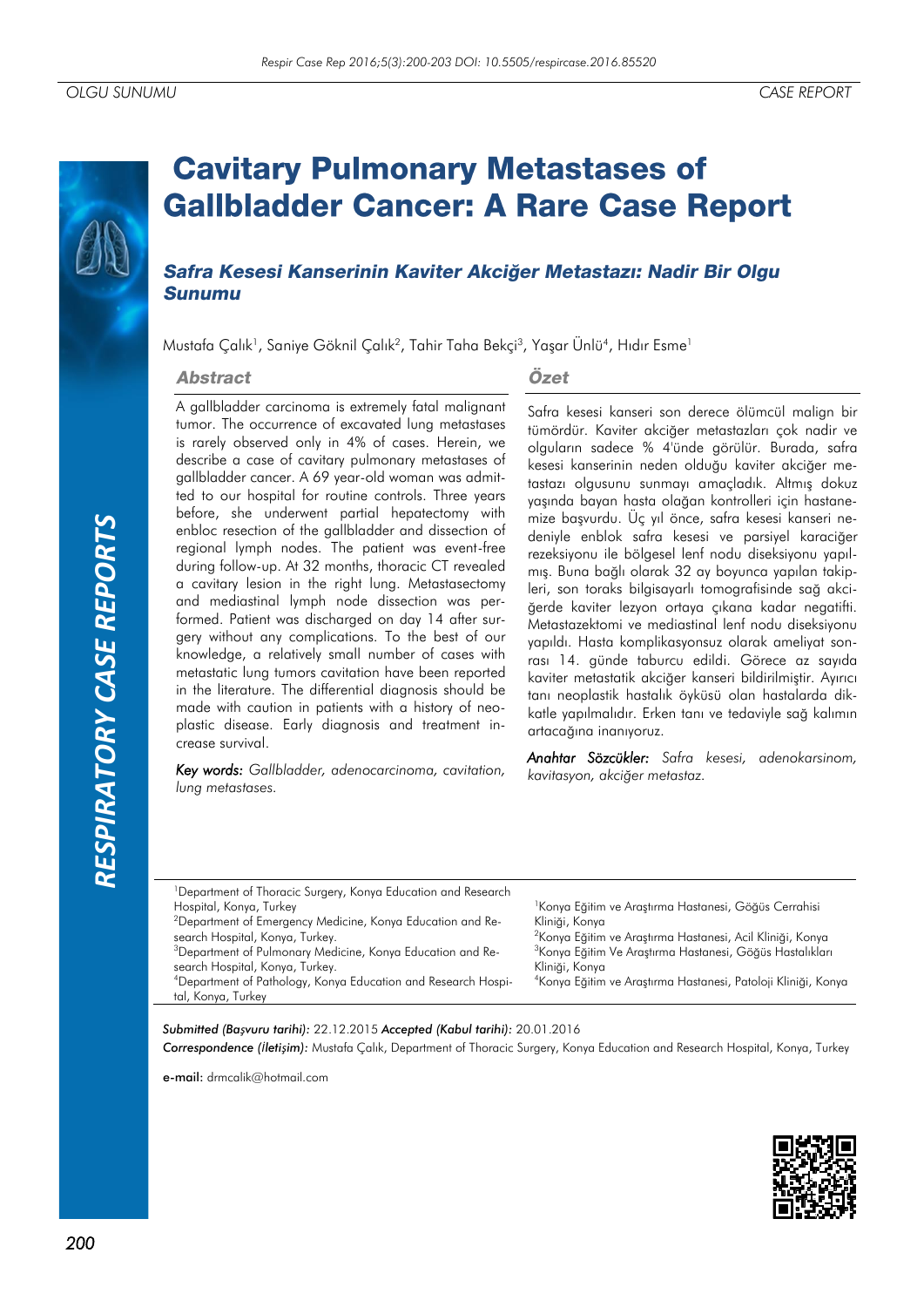Although gallbladder carcinomas (GBCs) which are treated by surgical resection with curative intent, show variations all over the world depending on geographic and ethnic differences, they have a poor prognosis (1). These tumors are the sixth most common malignancies among gastrointestinal cancers. A carcinoma of the gallbladder was first identified by Stoll in 1877 during an autopsy procedure. Although rare, it has a poor prognosis due to its anatomic position and non-specific symptoms (1-3). It is three times more common in women, and occurs in patients 65 years and older. Three out of four cases are accompanied with cholelitiasis. One-year survival rate of a GBC is about 10% (4,5). While curative treatment can be achieved with resection in patients with early disease, 90% of patients with advanced disease fail to achieve cure. Half of patients with a GBC also have lymph node and liver involvement with a shorter survival rate in months (6,7). Although cavitation in primary lung cancer is common, cavitary lesions are usually rare in pulmonary metastases (8). In our case, we detected a cavitary pulmonary metastasis of the gallbladder and, performed surgery. This case was presented due to its rarity in the literature.

### CASE

A 59-year-old female patient presented to the general surgery outpatient clinic with complaints of abdominal pain and nausea six month ago. She underwent cholecystectomy including hepatic segments 4 and 5. She received postoperative chemotherapy and radiotherapy. A follow-up computed tomography (CT) of the thorax showed two nodules, the larger one measuring 5.5 mm in diameter laterally- and peripherally-located in the posterior segment of the right upper lobe of the lung, and a cavitary lesion of 20x18 mm in size with a thick, but regular wall in the superior segment of the right lower lobe of the lung (Figure 1 and 2). Based on these findings, the patient underwent positron emission (PET) CT which revealed a slightly increased FDG uptake (SUVmax: 3.54) in a cavitary lesion of 18x20 mm with a thick wall in the superior segment of the right lower lobe of the lung, and slightly increased FDG uptakes (SUVmax: 3.40) in lymph nodes reaching to 1 cm in diameter in the paratracheal, precarinal, and bilateral hilar regions of the mediastinum (Figure 3). No FDG affinity or associated pathological uptake was observed at the resolution limit in the nodule, measuring 6 mm in diameter in the posterior segment of the right upper lobe of the lung. Diagnostic fiberoptic bronchoscopy was made and reported as normal. The

patient was scheduled for diagnostic thoracotomy. The cavitary lesion and nodule in the right upper lobe were removed by the wedge resection during surgery. The removed nodule and cavitary lesion were sent for frozen section. The frozen section report indicated that both lesions were malignant. The Department of Pathology suggested immunostaining to determine if the lesion was a metastasis of a primary lung cancer or gallbladder cancer (Figure 4). Therefore, the patient was scheduled for metastasectomy, and, then, mediastinal lymph node dissection was performed. Lymph nodes 4a, 4b, 10, 11a, 11b, and 12 were removed and sent to pathology lab. As her overall condition improved, the patient was discharged on day 14 after surgery.



*Figure 1: Thoracic CT scan revealed cavity in right hemithorax*



*Figure 2: Thoracic CT scan showing nodule in right hemithorax*



*Figure 3: PET-CT showing metastatic cavitary lesion in right hemithorax*



*Figure 4a, b, c and d: CK7 immunoreactivity in tumor cells (A), metastatic tumor tissue (thick arrow) (B) (H&E), CA immunoreactivity in tumor cells (C), TTF 1 immunoreactivity-negative in tumor cells (D) (X 200)*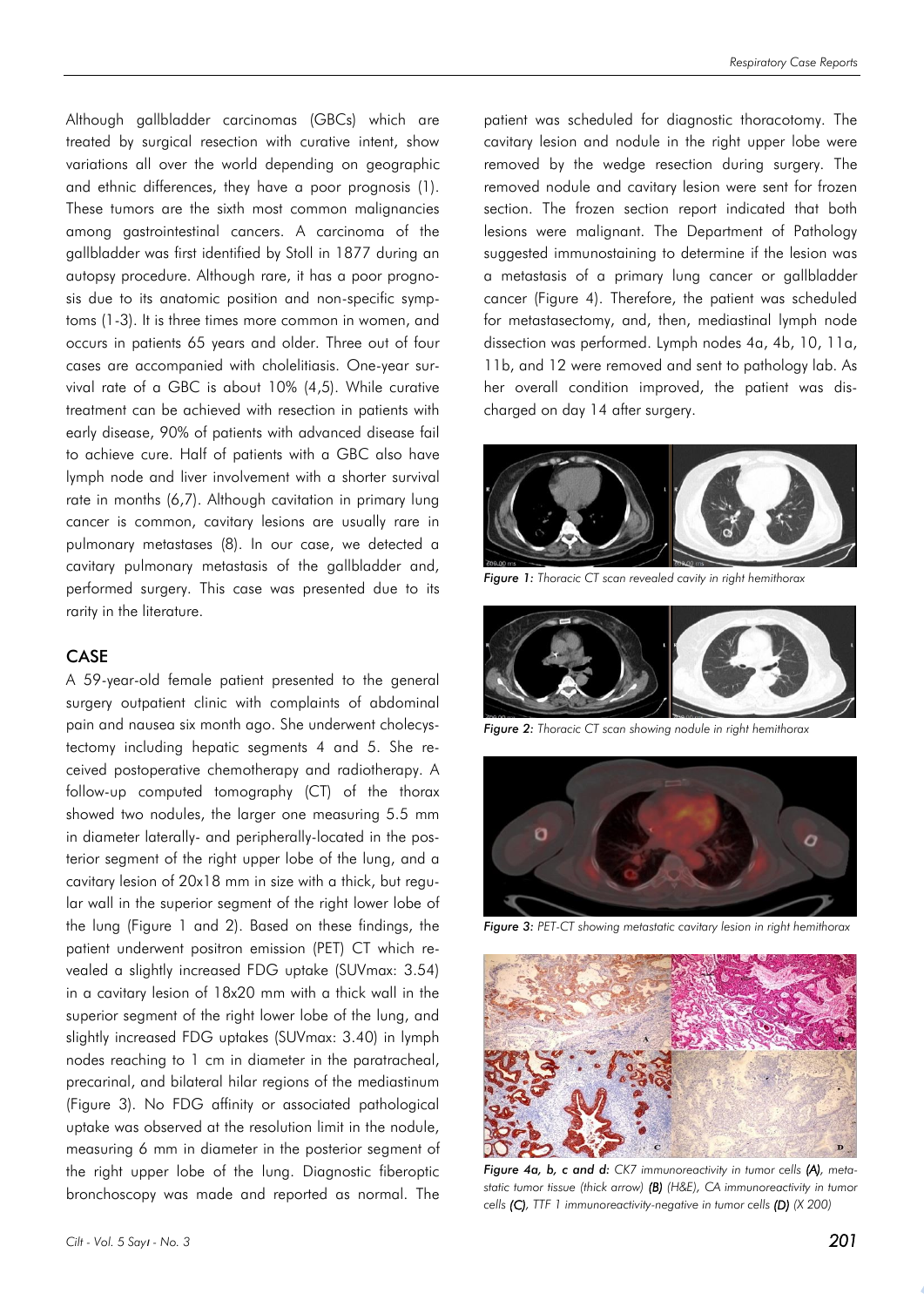### **DISCUSSION**

A cavity has been defined in the radiology literature as "a gas-filled space within a zone of pulmonary consolidation or within a mass or nodule, produced by the expulsion of a necrotic part of the lesion via the bronchial tree" (pathologically) and "a lucency within a zone of pulmonary consolidation, a mass, or a nodule; hence, a lucent area within the lung that may or may not contain a fluid level and that is surrounded by a wall, usually of varied thickness" (radiographically). A cavity is the result of any of a number of pathological processes. One of them is malignant process such as lung metastasis (9). Lung represents a major metastatic site of the body, as there is a seat about 30 to 50% of all secondary locations. Cavitary lung metastases are rarely observed only in 4% of cases (10). Typically GBC occurs in older ages, and usually complicated with other diseases of the gallbladder, which may lead to misdiagnosis. In addition, GBCs are more common in women, while bile duct carcinomas are more common in men. Also, GBCs are histopathologically classified in four subgroups: adenocarcinoma (papillary, tubular, mucinous, etc.), squamous and adenosquamouscell carcinoma, undifferentiated carcinoma, and rare tumors (small-cell carcinoma, sarcoma, melanoma and lymphoma). The most common type is adenocarcinoma with a rate of 80 to 95%. Eighty percent of patients have also infiltration to the adjacent liver, while 50% are infiltrated to the portal vein, choledoc and other organs (colon, duodenum and jejunum). The five-year survival rate is very low in non-surgical patients, while it is 20% after resection (8). In gallbladder cancer, the most common site of extra-abdominal metastases is the lung. Cavitary lung metastasis was first described by Bristowe in 1871 (9). The most common malignancies leading to cavitary lung metastases include primary squamous-cell carcinoma of the larynx and carcinoma of the pharynx, tongue, cervix and skin (10,11). Extra-abdominal metastases of gallbladder cancers are 55% localized in the lungs (12,13). While a systemic metastasis usually indicates that primary tumor is uncontrollable with a poor prognosis, isolated lung metastasis does not necessarily mean that the disease is always systemic and uncontrolled (14). Patients with an isolated pulmonary metastasis have a much better response to local and systemic treatment, compared to those with multi-organ metastases, and they must be evaluated distinctly based on this feature (15). A complete resection of pulmonary metastases may result in a mean five-year survival of 20 to 50% (16,17). It is usually very likely to detect metastases by routine chest X-rays

after treatment of the primary tumor. They usually appear with regular margins, sometimes in the form of multiple opacities. Patient with a confirmed or suspected metastasis in chest X-ray should also be evaluated by computed tomography (CT) before surgery. Lymph nodes 3 mm insize can be seen as nodules on CT. Abecasis et al. (18) reported that the lesion was undetectable in plain radiographs in 20% of patients whose metastases were confirmed by CT.

There are relatively few case reports on cavitation in metastatic pulmonary tumors in the literature. Although metastatic pulmonary nodules are rare, a careful differential diagnosis should be performed in patients with a neoplastic disease. We believe that survival will improve by treatment of metastatic lesions which are confirmed by early biopsy procedure and resection.

### CONFLICTS OF INTEREST

None declared.

### AUTHOR CONTRIBUTIONS

Concept - M.Ç., S.G.Ç., T.T.B., Y.Ü., H.E.; Planning and Design - M.Ç., S.G.Ç., T.T.B., Y.Ü., H.E.; Supervision - M.Ç., S.G.Ç., T.T.B., Y.Ü., H.E.; Funding - M.Ç., S.G.Ç.; Materials - M.Ç., S.G.Ç.; Data Collection and/or Processing - M.Ç., S.G.Ç.; Analysis and/or Interpretation - M.Ç., S.G.Ç.; Literature Review - M.Ç., S.G.Ç.; Writing - M.Ç., S.G.Ç.; Critical Review - M.Ç., S.G.Ç.

### YAZAR KATKILARI

Fikir - M.Ç., S.G.Ç., T.T.B., Y.Ü., H.E.; Tasarım ve Dizayn - M.Ç., S.G.Ç., T.T.B., Y.Ü., H.E.; Denetleme - M.Ç., S.G.Ç., T.T.B., Y.Ü., H.E.; Kaynaklar - M.Ç., S.G.Ç.; Malzemeler - M.Ç., S.G.Ç.; Veri Toplama ve/veya İşleme - M.Ç., S.G.Ç.; Analiz ve/veya Yorum - M.Ç., S.G.Ç.; Literatür Taraması - M.Ç., S.G.Ç.; Yazıyı Yazan - M.Ç., S.G.Ç.; Eleştirel İnceleme - M.Ç., S.G.Ç.

### **REFERENCES**

- 1. Yang XW, Yang J, Li L, Man XB, Zhang BH, Shen F, et al. Analysis of the relationships between clinicopathologic factors and survival in gallbladder cancer following surgical resection with curative intent. PLoS One 2012; 7:e51513. [\[CrossRef\]](http://dx.doi.org/10.1371/journal.pone.0051513)
- 2. Dutta U. Gallbladder cancer: can newer insights improve the outcome? J Gastroenterol Hepatol 2012; 27:642– 53. [\[CrossRef\]](http://dx.doi.org/10.1111/j.1440-1746.2011.07048.x)